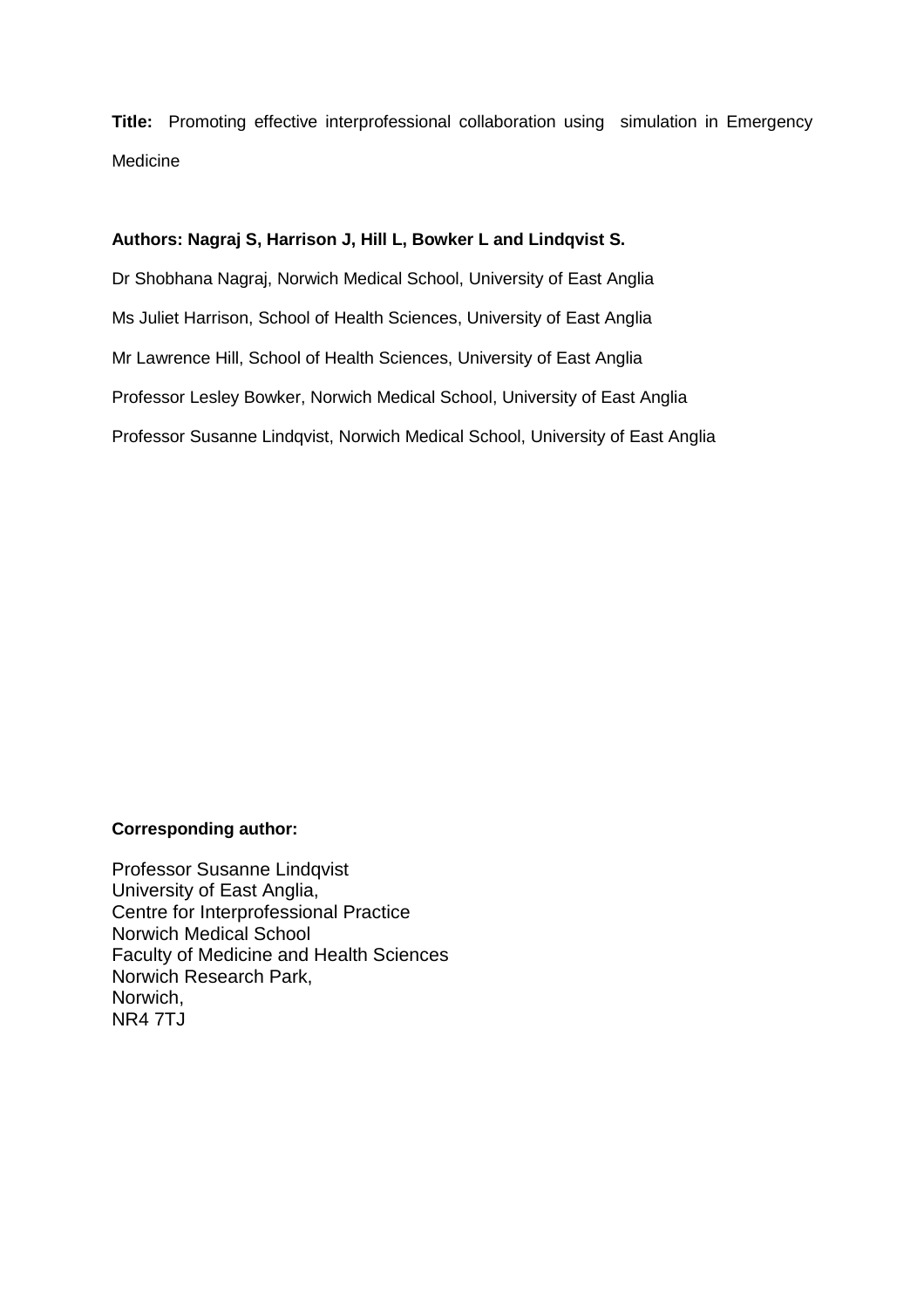#### **Introduction**

Safe clinical handover of care is recognised as a part of good professional practice<sup>1</sup>. Failure in this process has been acknowledged to pose significant risks to patients<sup>2</sup>. In 2012-2013, over one million patient safety incidents were reported in acute care in England and Wales<sup>2</sup>, one quarter of these incidents related to access, admission, transfer and discharge from care, when structured patient handover and effective interprofessional communication are of key importance<sup>2</sup>. Although effective strategies for patient handover have been identified<sup>3</sup>, there is a lack of consistency and uniformity in the communication and clinical skills training of various health professionals and the tools they use for patient handover<sup>4,5</sup>. Tools to overcome such barriers include standardised handover using a structured system e.g. "SBAR" (Situation, Background, Assessment, Recommendations), communication skills training on critical language<sup>4</sup>, situational awareness and human factors training<sup>6</sup>.

The importance of patient safety in health professional education has been emphasised by numerous professional bodies, including the World Health Organisation (WHO) $^7$ , the General Medical Council & the Medical Schools Council<sup>1</sup> and the College of Paramedics in the UK<sup>8</sup>. Strategies for improving patient safety in health professionals' education include effective interprofessional collaborative practice and communication<sup>9</sup>. . Since interprofessional education (IPE) can lead to positive attitudinal and knowledge effects<sup>9</sup>, more opportunities for healthcare students to train alongside each other during their undergraduate training needs to be offered.

#### **Background**

The University of East Anglia (UEA), has provided fully integrated IPE to their healthcare students for over 12 years. In order to address the issues, particularly around interprofessional working in acute care, an interprofessional clinical skills (ICS) session involving year four medical and year two paramedic students was designed. The year groups were selected according to the necessary clinical skill set for this intervention.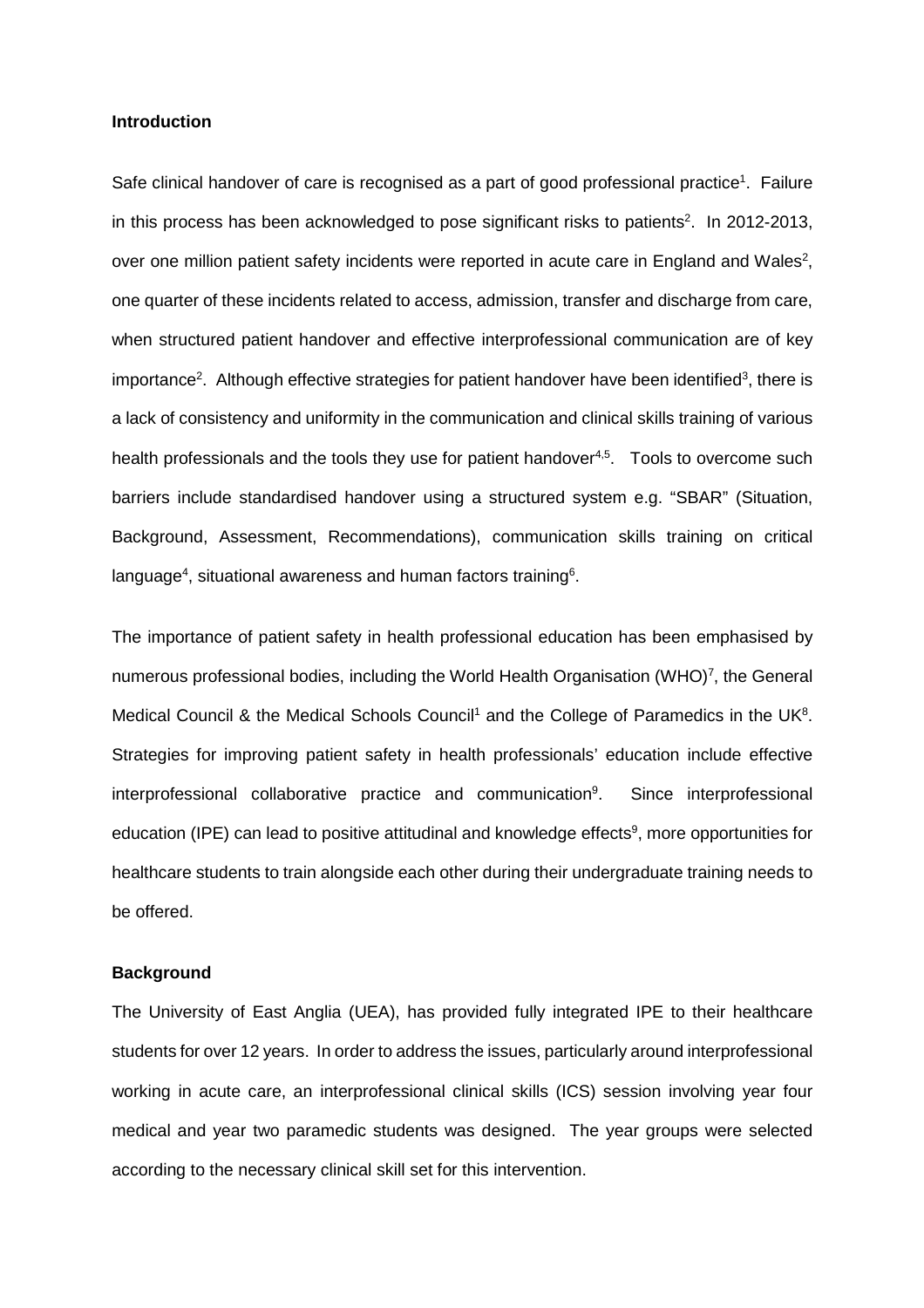This ICS session comprises a six-station teaching rotation where pairs of one paramedic and one medical student work together to solve clinical scenarios (Box 1), each lasting 20 minutes, within a simulated acute practice setting. The ICS stations were designed by Faculty members from both professions and staff in the Centre for Interprofessional Practice (CIPP) at the UEA with the aim of stimulating clinical reasoning and subjecting students to many of the same human factors and pressures that apply around maintaining patient safety in a practice environment, as outlined by the  $WHO<sup>7</sup>$ . The stations were carefully balanced to create equal opportunities for each student to take the lead depending on their respective skill set. Each station was designed to simulate situations in which the two cohorts of students would interact in the clinical environment when qualified and working autonomously. They were based on the clinical experience of the faculty and were intended to feel authentic and representative of the reality of practice. In many cases the stations concerned high acuity patients and serious medical situations whilst retaining a non-threatening and enjoyable atmosphere. The facilitation of the stations focused on encouraging interaction and collaboration rather than correcting technical errors and mistakes that occurred. Every station was peer reviewed by members of the faculty with the intention that over the course of the six stations students would feel they had equal opportunity to take the lead. Although the station content and intended learning outcomes remained largely unchanged from the first ICS to the second a new station was introduced in the second ICS: a simulated major incident exercise. This new station introduced a situation in which both cohorts were unfamiliar with and it prompted a balanced leadership role between medical and paramedic students and also acted as an opportunity to discuss how organizational and human factors as well as operational pressures can precipitate challenges to communication and interaction leading, inevitably, to "human" error.

Faculty from both professions, i.e. doctors and paramedics, provide immediate verbal feedback on how the students managed the case and also on how they worked collaboratively. Guidance was provided to tutors to help them structure the feedback and to ensure there was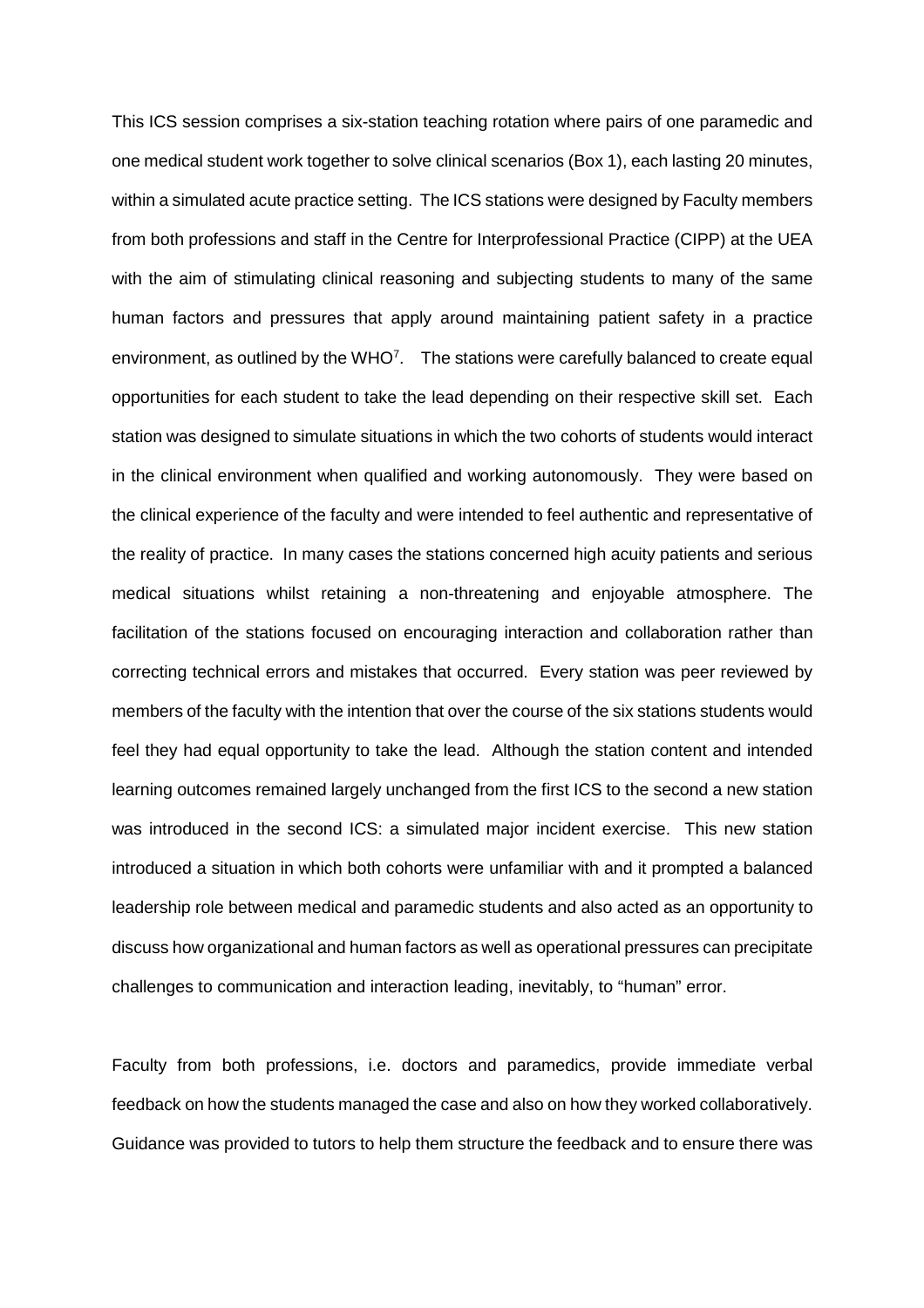equal emphasis placed on clinical skills, as well as interaction and collaboration between the medical and paramedic students.

Following a successful pilot of the process and content with a small group of students and some minor revisions of some stations, the ICS session was subsequently incorporated into the curricula of both paramedic and medical students. It now runs annually in order to encourage a collaborative approach to patient care between medics and paramedics in acute care.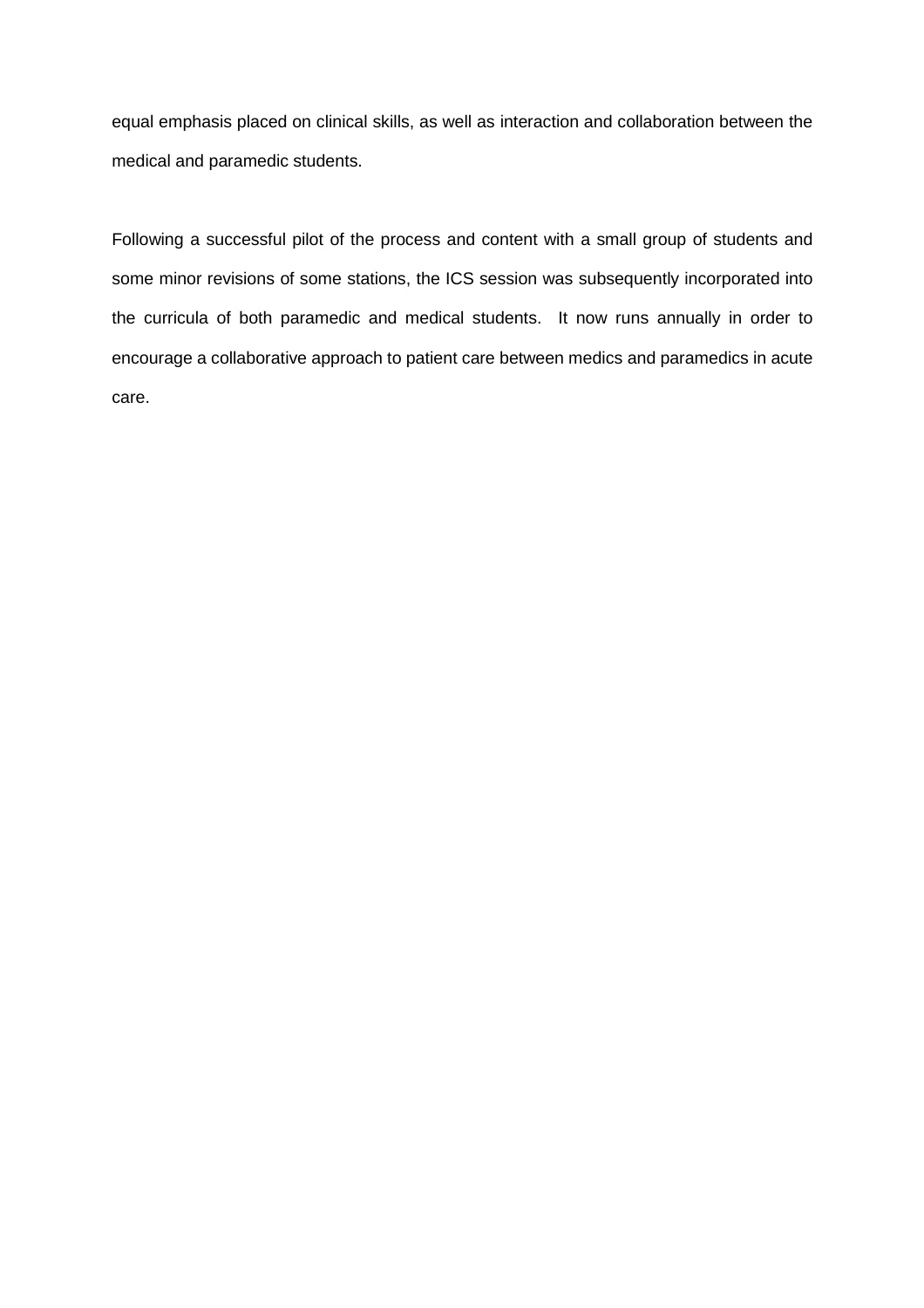## **Box 1. Main content of each of the six stations**

- 1) Communication skills: Admission of confused elderly lady. The medical student (GP on home visit) takes a medication history from a simulated patient and then hands over to paramedic student, whom they have called to take the patient to the hospital.
- 2) Low-fidelity simulation: Patient with Atrial fibrillation and Chest infection. The paramedic student assesses the patient and summarises assessment to medical student in the Emergency department in a handover.
- 3) Telephone consultation, confidentiality and consent: An elderly patient seen by the paramedic student refuses hospital admission for sepsis following a urinary tract infection. The paramedic calls the patients' GP (medical student) in order to negotiate a management plan using SBAR.
- 4) High-fidelity simulation: Patient with GI bleed. SIMMAN© model represents a patient with hemorrhagic shock following a gastrointestinal bleed in a patient on warfarin. The pair work together to stabilize and manage the patient.
- 5) Emergencies in practice: Three clinical scenarios relating to medical emergencies in the community. This is an unsupervised written station. Students are given answer sheets to check against their answers after 10 minutes.
- 6) Major Incident station: Combination of high and low fidelity simulation, human factors and problem-solving around triage in a major incident (train crash). Students are required to wear full protective equipment, noise and scene are simulated, but illustrations are used rather than simulated patients for triage purposes.

### **Methods**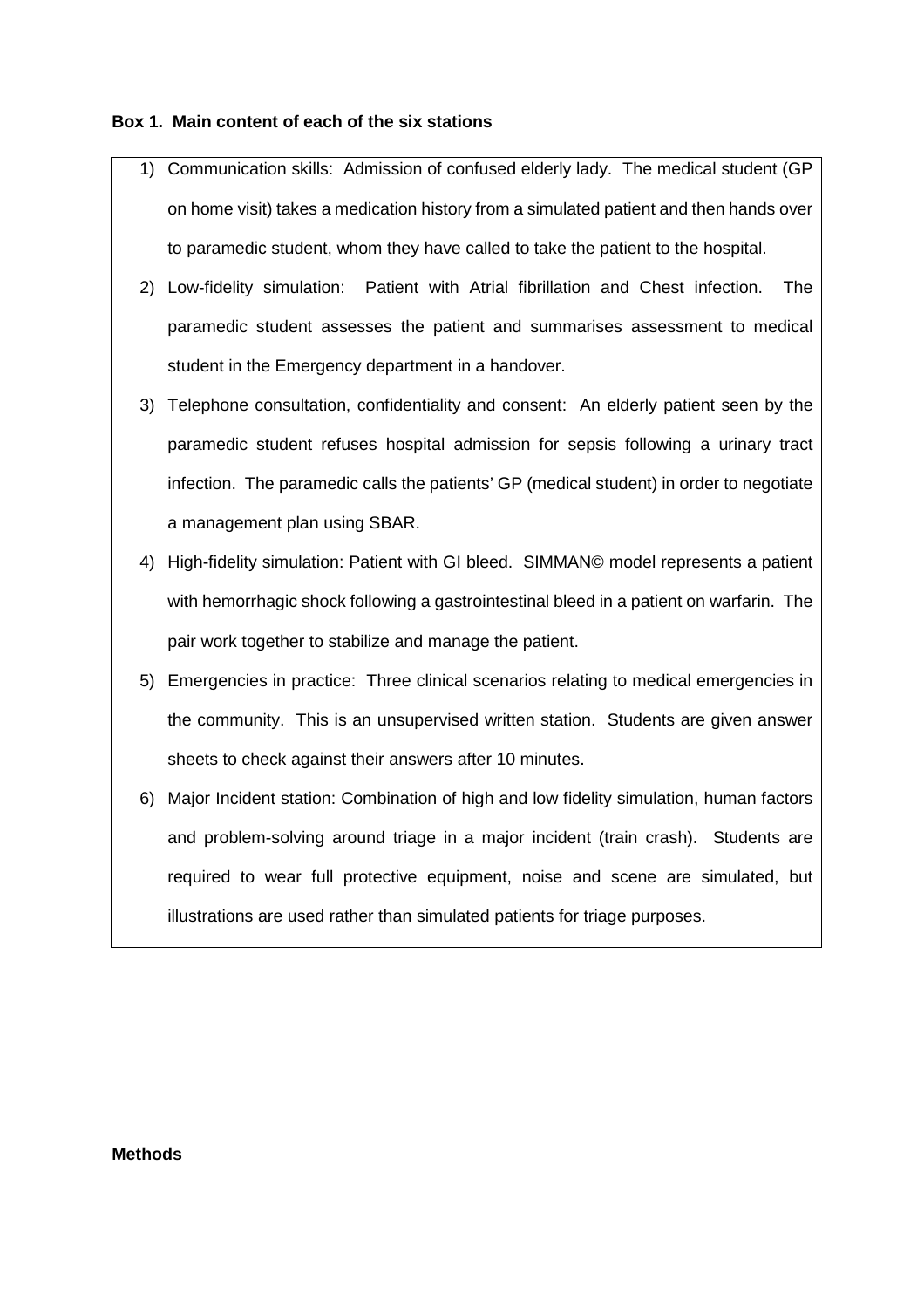During the academic year 2016-2017, 60 second-year paramedic and 63 fourth-year medical students completed this ICS. The intervention took place on two different days and on each day there were three two-hour sessions. Each student was allocated a session, emailed with the date and time relevant to them further to it appearing on their timetable. Part from this email, there is no other preparation for this IPL intervention for students. Clinical skills required would have been obtained in the course as applicable by either profession(s).

A feedback and satisfaction questionnaire (see appendix 1), developed by Faculty members from both professions and in collaboration with CIPP to monitor students' perceived achievement of the learning outcomes linked to this ICS, was completed by all student participants immediately after the event. Students were asked to rate their level of agreement of 13 statements related to the two-hour ICS session on a five point Likert scale, where  $5 =$ strongly agree;  $4 = \text{agree}$ ;  $3 = \text{ neither agree}$  or disagree;  $2 = \text{disagree}$ ;  $1 = \text{strongly disagree}$ . Data were collated and the mean score presented for each of the five points of the Likert scale and for each statement. In addition to providing quantitative data, students were also asked to add free text comments about what they learnt from this experience. These comments were collated and analyzed to ensure key points were taken onboard for future development of this initiative. Questionnaires were anonymous, but students were asked to say if they were a paramedic or medical student.

### **Results**

The response rate was 100%. Students enjoyed the ICS (122/123 students = 99% strongly agreed, or agreed). They felt that they worked effectively together (96%) and that they learnt about the others' professional role (94%). Students also felt that the ICS helped them develop as collaborative practitioners (92%). Results for paramedic (Figure 1) and medical students Figure 2 ) correlated closely (see Figures 1 and 2). Additionally, the ICS was deemed a lowstress environment for 80% of students and high-stress for 20%.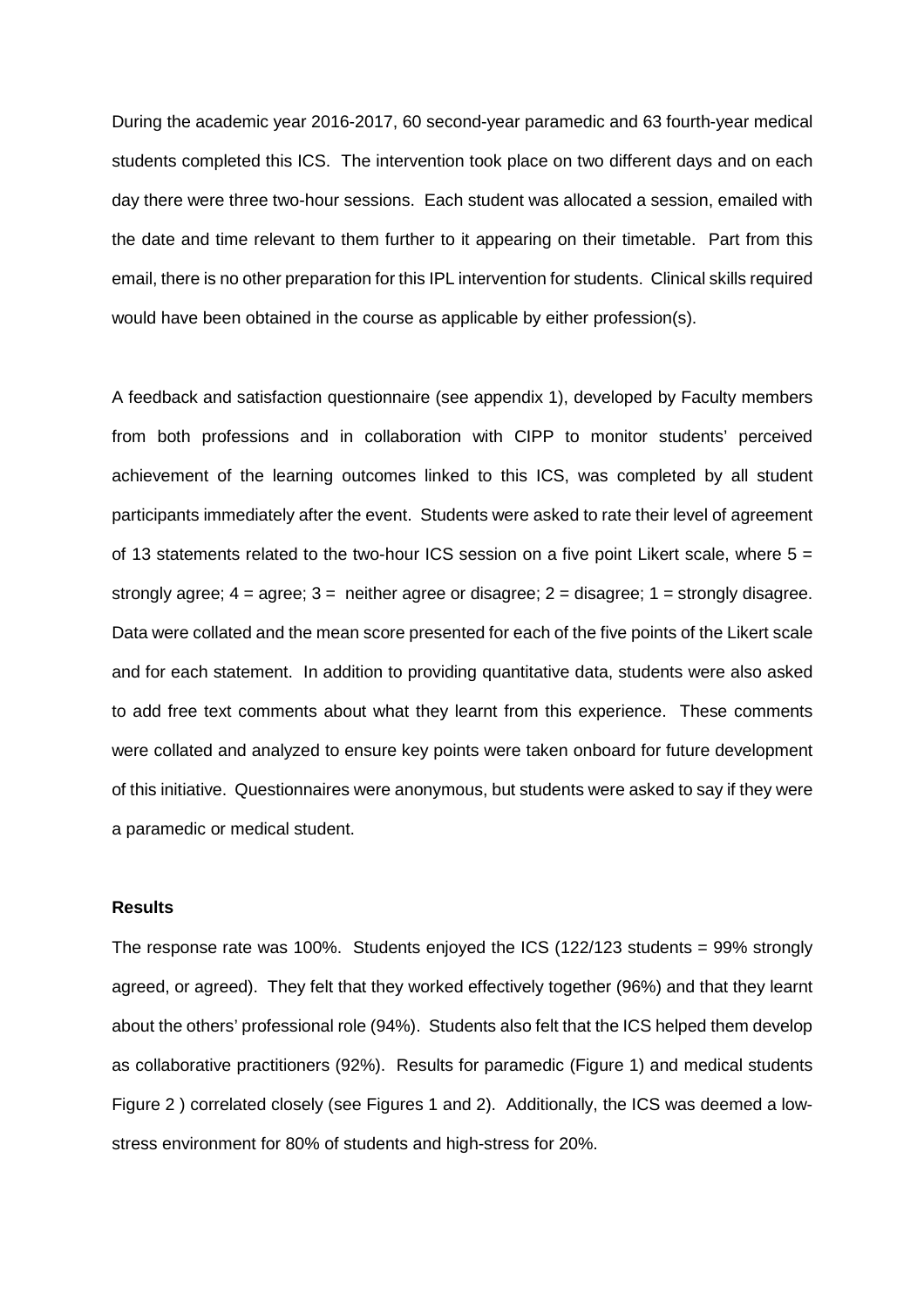

**Figure 1.** The figure shows scores of the 60 paramedic students on each of the 13 statements.



**Figure 2.** The figure shows scores of the 63 medical students on each of the 13 statements.

Main themes arising from the free text comments included: understanding of the other profession's role and skill set; appreciation of collaborative practice; getting to know each other as people. These are outlines in Box 2 together with some example extracts.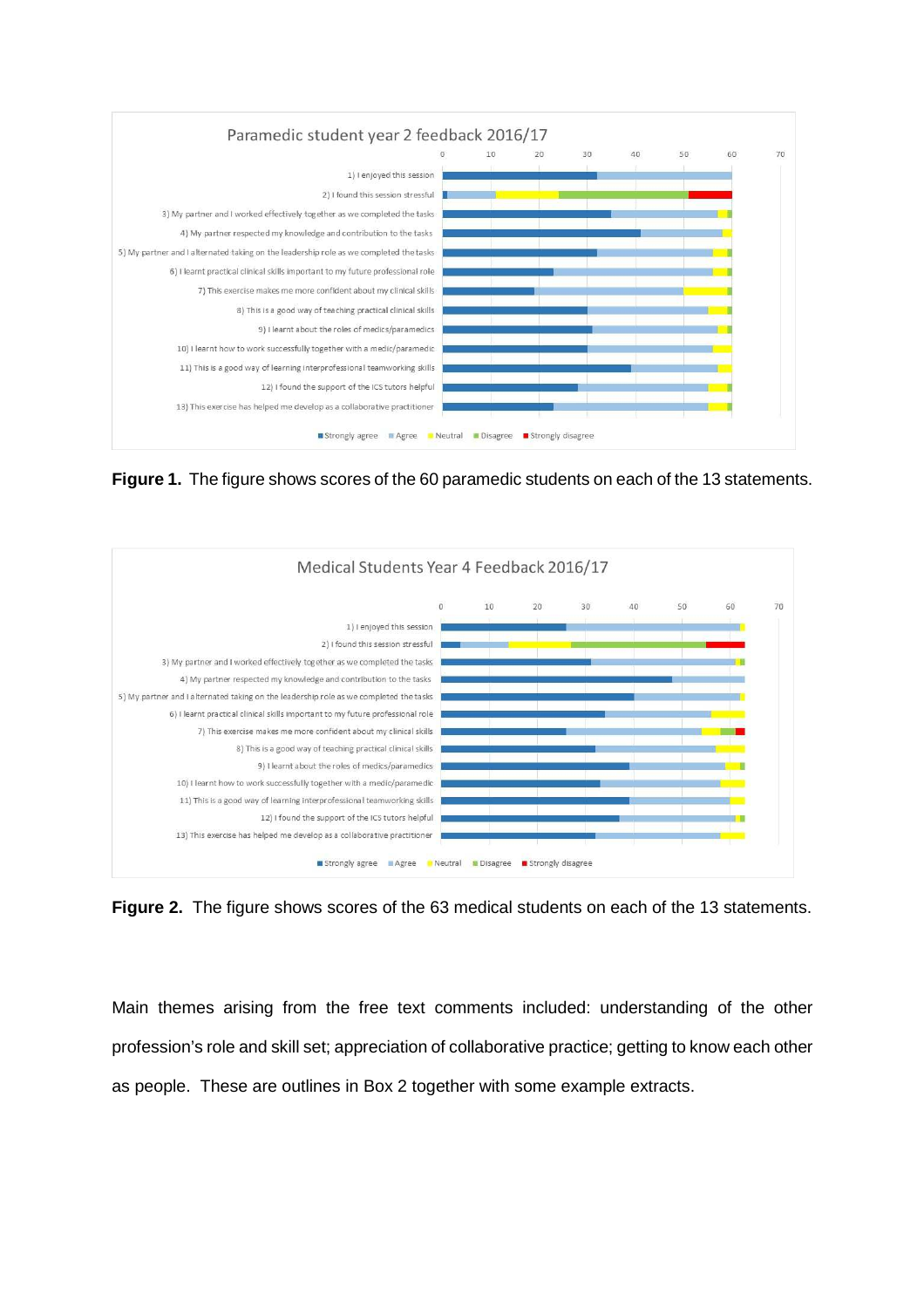**Box 2.** Main themes elicited from the comments and representative extracts from students.

# **Understanding of the other profession's roles and skill set**

"I learnt the role of doctors and what they have to offer. Enjoyed the session and gained a lot from it." – **Paramedic student**

"I learnt most of all what it was like working with a paramedic and learning the extent of their skills and how they work together! Very enjoyable experience." **Medical student** 

# **Appreciation of collaborative practice**

"I have learnt how to work collaboratively with another healthcare professional in a fun way, which will give me confidence to work effectively with other healthcare professionals in future practice." **Paramedic student**

"I have learnt more about importance of collaboration with doctors and have developed my skills in terms of patient presentations." **Paramedic student**

"The scenarios were useful… they made me think about shared care ie: the role of a paramedic and a doctor in emergency situations, and how to reach a shared decision on management plan." **Medical student** 

## **Getting to know each other as people**

"Very enjoyable afternoon ☺ - fun to work with medics." **Paramedic student**

"Thanks! Lovely paramedics ☺" **Medical student**

## **Discussion**

Findings presented here show that students think that ICS is an enjoyable way of learning collaborative skills in a simulated practice-setting, enhancing mutual respect and recognition of roles between the two professionals.

The success of the ICS model rests on four areas. Firstly, authentic clinical scenarios, which reflect clinical practice and areas in which handover of patient care is emphasized in a practical setting. Secondly, the use of a relaxed, enjoyable and an interactive practical teaching session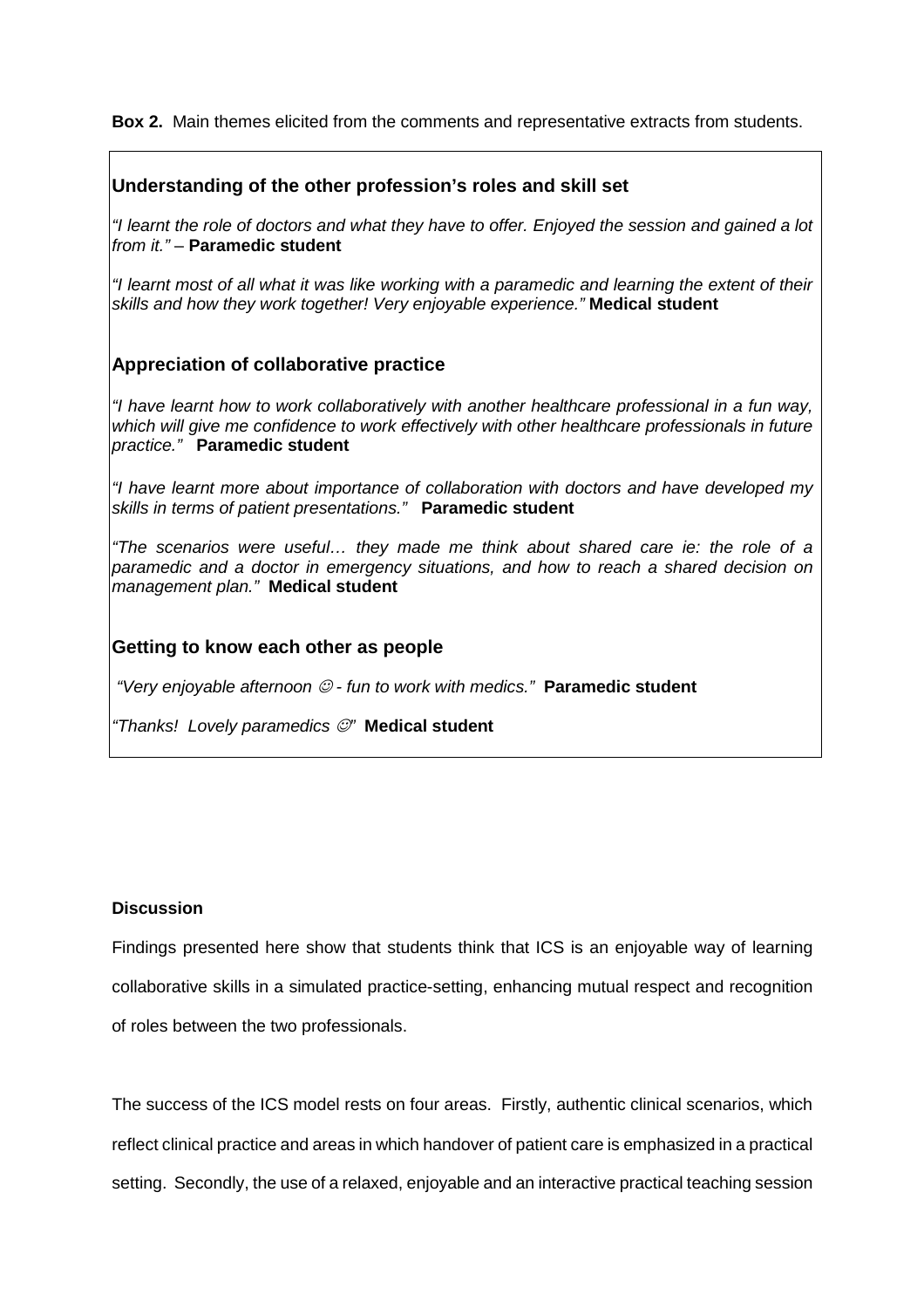allows students to engage and get familiar with each other, which enables effective collaboration - both as people and professionals. Thirdly, the tutors provided immediate verbal feedback to students, which students really valued and appreciated. Finally, the presence of tutors from both professional backgrounds, visibly working as an interprofessional faculty throughout the event and thus role-modelling collaborative practice, is likely to positively influence the hidden curriculum. These aspects of the ICS are highly valuable for future healthcare professionals, particularly in light of the importance of effective communication between professionals during patient handover to enhance interprofessional teamworking and the understanding of professional roles and limitations $4$  for the safely of patients.

Long et  $al^{10}$  have previously outlined a number of skills for safety that can be trained, as well as identifying which skills are most pertinent to promoting patient safety. Each of the skills enhanced by ICS and shown in Figures 1 and 2 are in the top 14 of the 72 skills for safety identified by Long and colleagues<sup>10</sup>. Despite the fact that ICS challenges the students in a variety of ways e.g.: unfamiliar teams; tools and processes encountered; high acuity patients; time pressure; complex decision-making, all but one student found the ICS enjoyable. This high level of enjoyment, coupled with the fact that 80% students report the ICS with low stress, may account for the high level of learning reported by the students. The emphasis on interprofessional collaboration and interaction between the students, coupled with the novelty and enjoyable nature of this ICS, may have contributed to the low levels of stress reported by students, despite the stations being challenging and complex. For educators, this is an important point to highlight since this type of environment enable students to learn from the tasks undertaken, rather than focus on managing their stress levels. Additionally, it will allow them to develop new schema for how they can approach similar challenges in future, and also to think ahead as to how they may enhance the safety of their future clinical practice. Regardless of this positive finding, it is important to recognise that 20 % did report that this was a high level learning exercise and explore reasons for why this may be and then address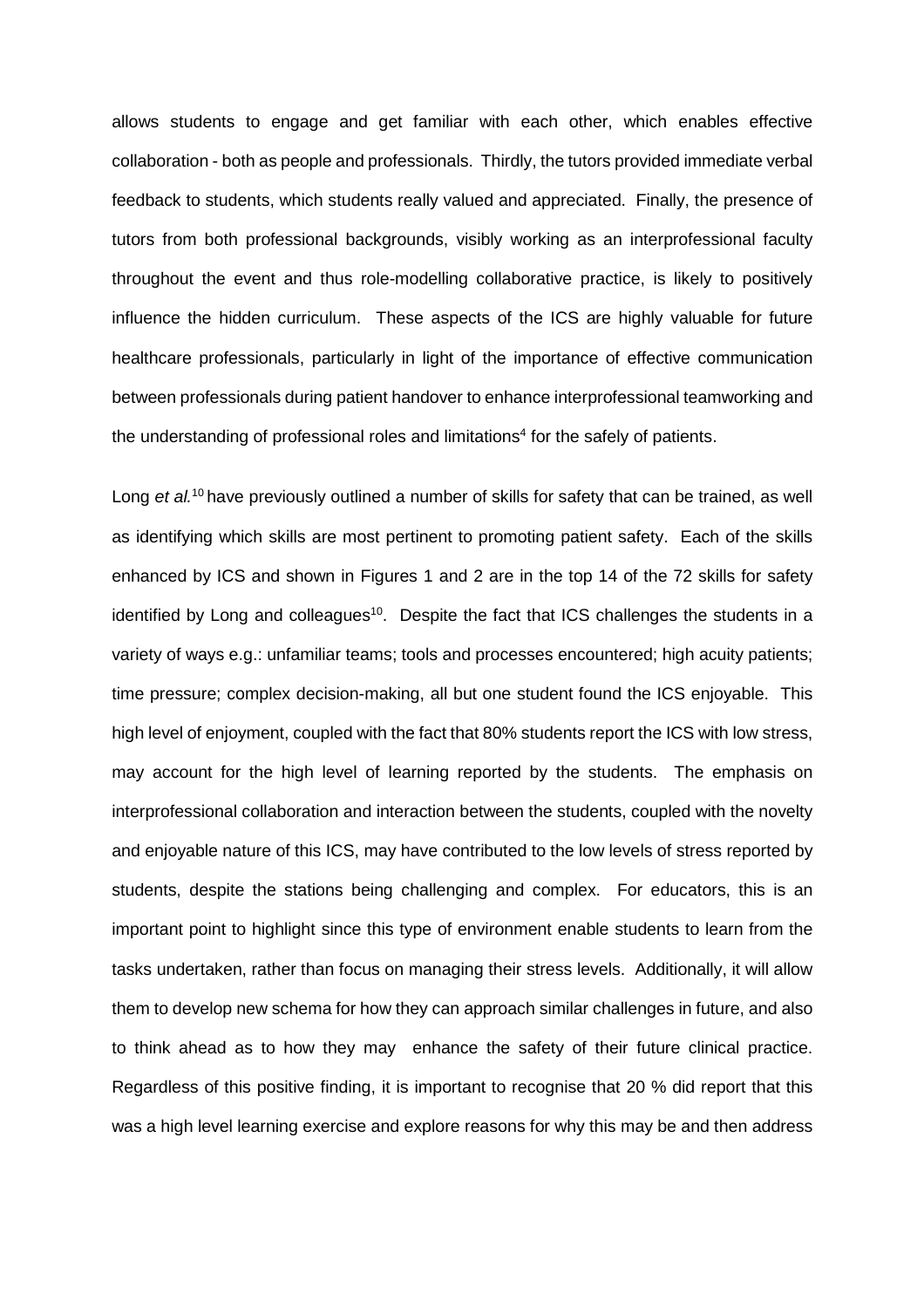these in the most appropriate way, perhaps by asking the tutors to provide some further reassurance during the actual event.

The learning at each station was further enhanced through immediate feedback after each ICS station. By promoting a culture of mutual respect and compassion, errors and human failures were discussed openly in a constructive manner. . ICS provided students with the opportunity to standardise their approach to handover by the use of SBAR with the aim of promoting one professional language – standardisation ranks highly in the hierarchy of patient safety interventions<sup>11</sup>.

The ICS data illustrate new learning about each profession's roles, which may address some possible pre-existing stereotypical views around roles and hierarchies linked to these two professions. Hence allowing students to develop a positive attitude to each other's professions and collaborative working. Opportunities for debrief allowed for students to discuss the 'hows' and 'whys' of what occurred to validate the learning involved in relation to human error, and to consider the effect of environmental factors on reliable decision making, teamworking and communication in relation to each scenario. This study suggest that learning opportunities like this ICS can provide a safe environment where students can learn about the roles of other healthcare professionals they are likely to collaborate with in the future.

There are a number of limitations linked to the evaluation of this initiative and we recognise the importance of further work, especially in relation to the long-term impact on the day-to-day practice of the students, as future professionals. Healthcare is a highly complex sociotechnical system and it is important to acknowledge that this complexity can make it challenging to make inferences about the efficacy of educational interventions such as ICS on improving patient safety. Simple metrics and positivist approaches may struggle to capture the true nature and complexity of factors that contribute to patient safety in the reality of the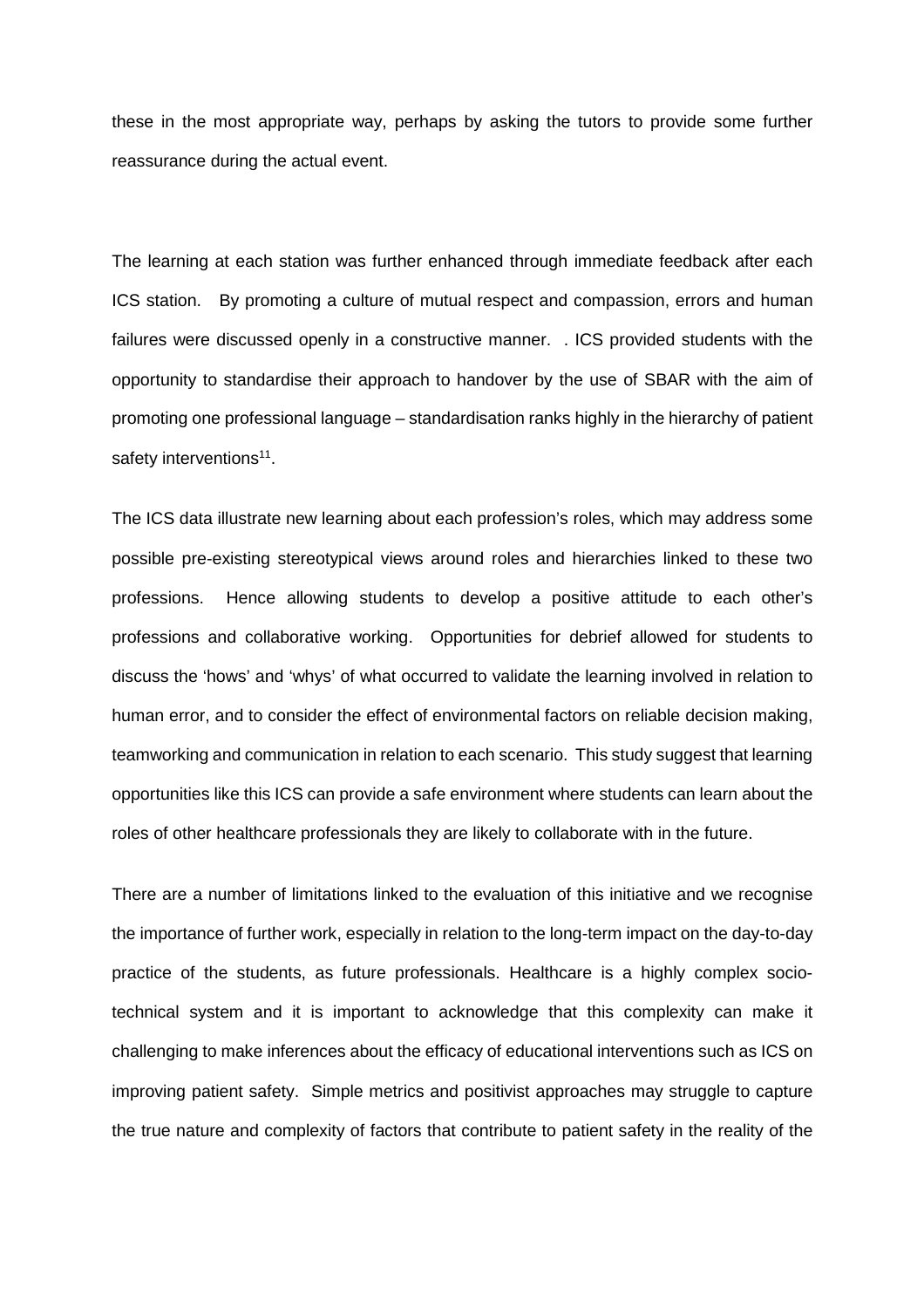clinical setting. It is however felt that by encouraging closer collaboration projects like ICS may contribute to the patient safety agenda.

It is reasonable to conclude that the findings from this study suggest that ICS is an innovative, enjoyable and meaningful learning experience for medical and paramedic students that is likely to facilitate their collaboration as future clinicians involved in acute care. Although we are unable to show empirical evidence of the effects of the intervention on patient safety, it is plausible to hypothesize that effective interprofessional learning can help improve communication between professionals and thus positively impact on the handover of patients. Further investigation is needed to follow up on graduates' experiences as clinicians to measure long-term impact on interprofessional collaborative practice and patient safety.

### **References**

1) General Medical Council & the Medical Schools Council. First do no harm; Enhancing patient safety teaching in undergraduate medical education. Accessed via:

http://www.gmc-

uk.org/First\_do\_no\_harm\_patient\_safety\_in\_undergrad\_education\_FINAL.pdf\_62483215 .pdf Accessed 18/07/2017.

2) National Institute for Health and Care excellence. Effects of a patient handover intervention on rates of medical errors and preventable adverse events. Eyes on Evidence; October 2014. Accessed via:

https://arms.evidence.nhs.uk/resources/hub/1039089/attachment Last accessed 18/07/2017.

3) National Patient Safety Agency (2004) Seven steps to patient safety. London: National Patient Safety Agency. Accessed via:

http://www.nrls.npsa.nhs.uk/resources/collections/seven-steps-to-patient-safety/ last accessed 18/07/2017.